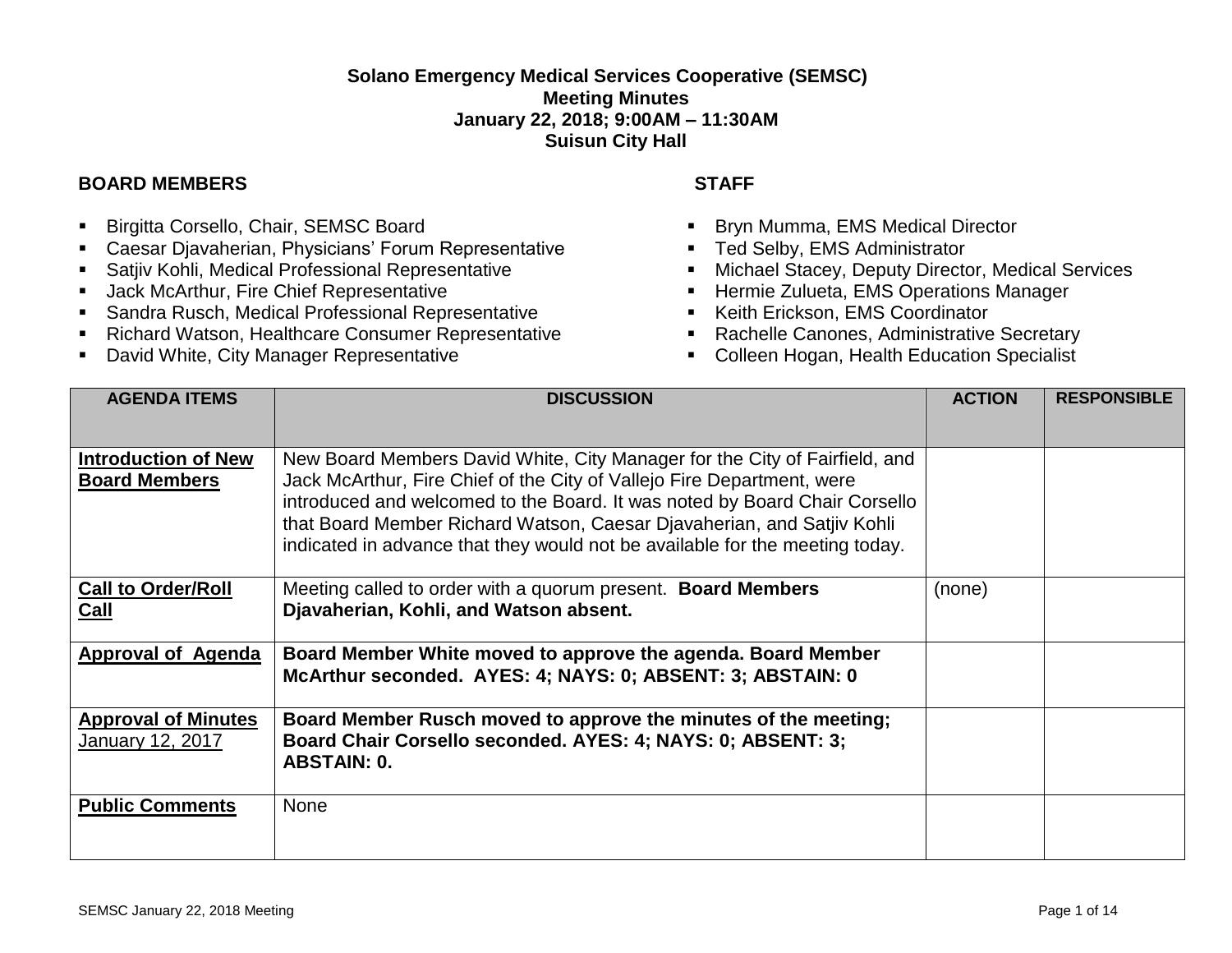| <b>Reports</b>        |                                                                                                                      |  |
|-----------------------|----------------------------------------------------------------------------------------------------------------------|--|
| a. Medical Director's | a. Dr. Bryn Mumma, EMS Medical Director provided various reports:                                                    |  |
| Report                | 1. Discipline Actions – Dr. Mumma stated that since the last meeting                                                 |  |
|                       | there have been four new probations, one new revocation, one                                                         |  |
|                       | reinstatement of a revoked Emergency Medical Technician (EMT)                                                        |  |
|                       | certification placed by a different Local Emergency Medical Services                                                 |  |
|                       | Authority (LEMSA), and as a condition of the reinstatement, the EMT                                                  |  |
|                       | was placed on probation; There is one completed probation, bringing<br>the total number of EMTs on probation to six. |  |
|                       | 2. Policy and Protocol Changes – Dr. Mumma observed that there have                                                  |  |
|                       | been lot of changes since the last meeting, and copies which are                                                     |  |
|                       | included in the meeting packets. There have been some updates,                                                       |  |
|                       | some new policies and protocols, as well as some deletions that have                                                 |  |
|                       | been replaced by new polices and protocols. The policy and protocol                                                  |  |
|                       | changes included in the packet are:                                                                                  |  |
|                       | a. Policy 3200 – Emergency Medical Technician (EMT) Certification                                                    |  |
|                       | and Recertification<br>b. Policy 3303 - EMT Local Optional Scope of Practice (LOSOP)                                 |  |
|                       | <b>Provider Authorization</b>                                                                                        |  |
|                       | c. Policy 3400 - Paramedic Accreditation and Re-Accreditation                                                        |  |
|                       | <b>Process</b>                                                                                                       |  |
|                       | d. Policy 4100 - Approval for EMT Training Programs                                                                  |  |
|                       | e. Policy 4700 - EMT & Law Enforcement Personnel Initial Training                                                    |  |
|                       | <b>Guidelines: Naloxone</b>                                                                                          |  |
|                       | f. Policy 4701 - EMT & Law Enforcement Personnel Initial Training                                                    |  |
|                       | Guidelines: Epinephrine Auto Injector<br>g. Policy 4702 - EMT Initial Training Guidelines: Finger Stick Blood        |  |
|                       | <b>Glucose Testing</b>                                                                                               |  |
|                       | h. Policy 5900 - Solano County Trauma                                                                                |  |
|                       | Policy 6155 – Resuscitation Parameters<br>Ι.                                                                         |  |
|                       | Policy 6300 – EMT Scope of Practice<br>j.                                                                            |  |
|                       | k. Policy 6608 - Advanced Airway Management                                                                          |  |
|                       | Policy 6700 - Destination Protocol for Ambulances                                                                    |  |
|                       |                                                                                                                      |  |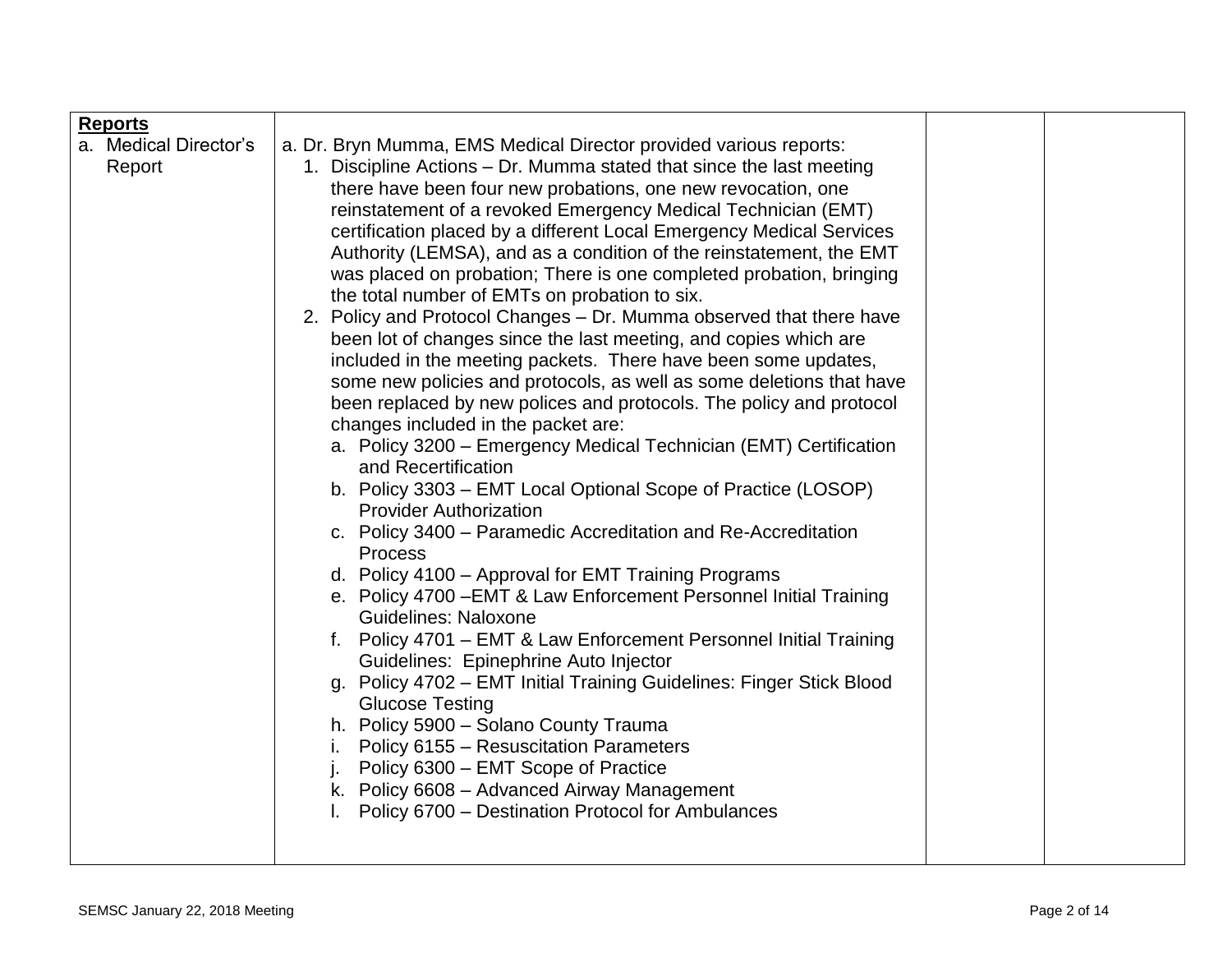|                                     | m. Updated Protocols:<br>> Basic Life Support (BLS) Trauma Emergencies<br>t-3 Head and Spinal Trauma<br>> Special Procedures: S-1 Pleural Decompression<br>Trauma Emergencies: T-1 - T-4 Specific Treatments                                                                                                                                                                                                                                                                                                                                                                                                     |  |
|-------------------------------------|------------------------------------------------------------------------------------------------------------------------------------------------------------------------------------------------------------------------------------------------------------------------------------------------------------------------------------------------------------------------------------------------------------------------------------------------------------------------------------------------------------------------------------------------------------------------------------------------------------------|--|
| b. EMS<br>Administrator's<br>Report | b. Ted Selby, EMS Administrator, provided an update on the following items:<br>1. General Update -Mr. Selby mentioned that a lot has happened since<br>the last SEMSC meeting. These include the Atlas Fire, changes to the<br>composition of the SEMSC Board, as well as EMS Agency staff<br>changes, and system upgrades, to name a few.                                                                                                                                                                                                                                                                       |  |
|                                     | Mr. Selby noted that one interesting activity on the horizon is the<br>participation of Kaiser Vacaville in the Department of Homeland<br>Security's (DHS) East Bay/North Bay/Sacramento Valley focused<br>exercise being conducted on March 22, 2018. Specifically, the DHS<br>will be arranging for Black Hawk landings, as well as mock patient air<br>transports as part of the exercise. No further details are available<br>currently.                                                                                                                                                                     |  |
|                                     | Regarding EMS Agency staff changes, Mr. Selby introduced Colleen<br>Hogan, who has joined the Agency as the new data systems specialist.<br>She has been working with Dr. Mumma and our partners in tracking<br>and trending data.                                                                                                                                                                                                                                                                                                                                                                               |  |
|                                     | 2. System Update – Mr. Selby stated that the prehospital EMS partners –<br>Medic Ambulance and the Public Private Partnership (PPP) Fire<br>Departments – have continued providing unparalleled service to the<br>residents of Solano County. Response time statistics for the first<br>quarter of Fiscal Year 2017/2018 for Medic Ambulance are at an<br>average of 99%. It was added that Medic continues to provide<br>exemplary service to the communities it serves and has continued<br>upgrading systems, such as the electronic medical record system it<br>uses to generate Patient Care Reports (PCR). |  |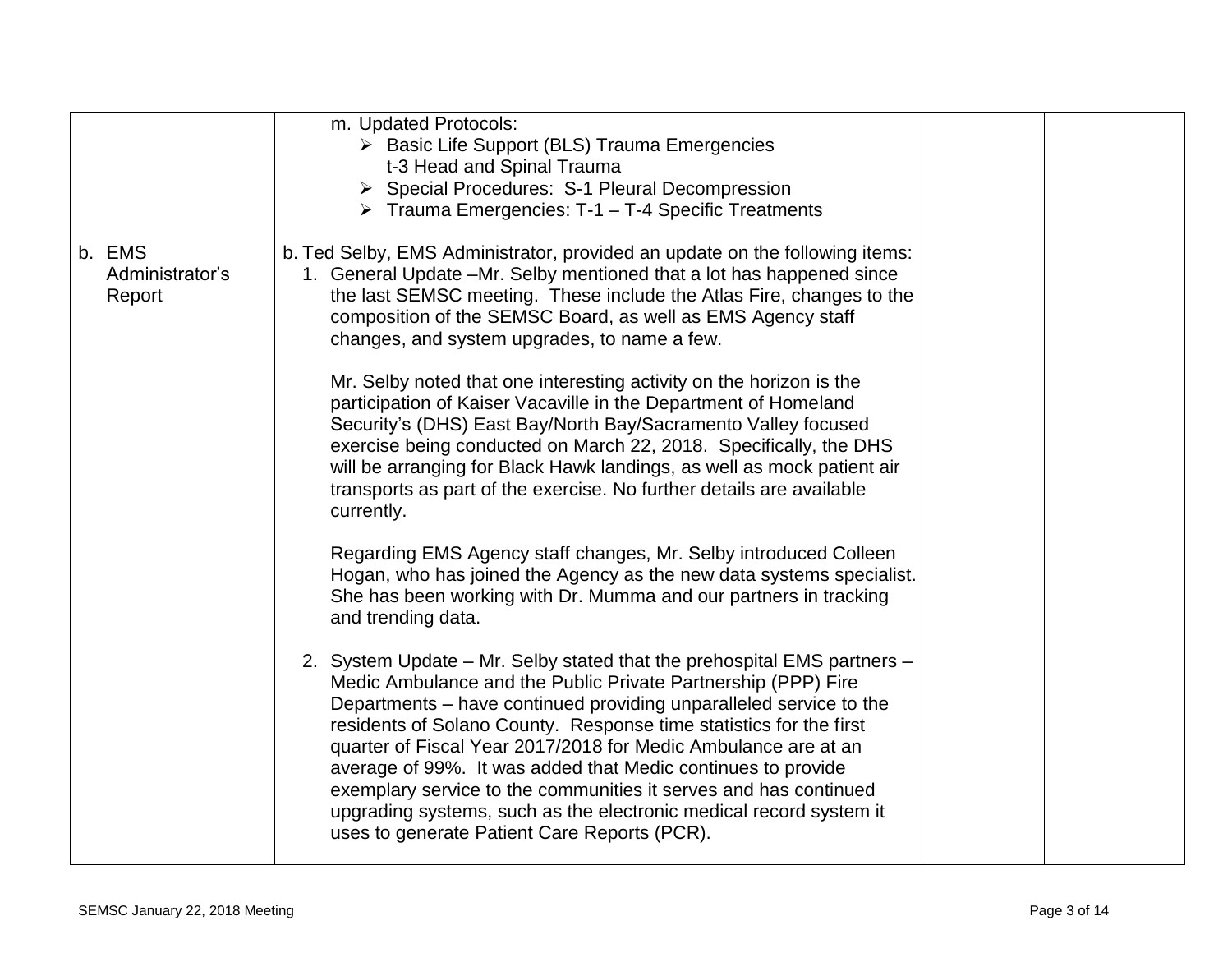| With regard to the PPP Fire Departments, the EMS Administrator                                                                                                                                                                                                                                                                                                                                                                                                                                                                                                                                                                                                                                                                                                                                                                                                                                                                                                                                                                       |
|--------------------------------------------------------------------------------------------------------------------------------------------------------------------------------------------------------------------------------------------------------------------------------------------------------------------------------------------------------------------------------------------------------------------------------------------------------------------------------------------------------------------------------------------------------------------------------------------------------------------------------------------------------------------------------------------------------------------------------------------------------------------------------------------------------------------------------------------------------------------------------------------------------------------------------------------------------------------------------------------------------------------------------------|
| stated that each one continues to provide strong support as evidenced                                                                                                                                                                                                                                                                                                                                                                                                                                                                                                                                                                                                                                                                                                                                                                                                                                                                                                                                                                |
| by their respective response time averages:                                                                                                                                                                                                                                                                                                                                                                                                                                                                                                                                                                                                                                                                                                                                                                                                                                                                                                                                                                                          |
|                                                                                                                                                                                                                                                                                                                                                                                                                                                                                                                                                                                                                                                                                                                                                                                                                                                                                                                                                                                                                                      |
| 1 <sup>st</sup> quarter FY 17/18                                                                                                                                                                                                                                                                                                                                                                                                                                                                                                                                                                                                                                                                                                                                                                                                                                                                                                                                                                                                     |
| Benicia-<br>95%                                                                                                                                                                                                                                                                                                                                                                                                                                                                                                                                                                                                                                                                                                                                                                                                                                                                                                                                                                                                                      |
| Dixon -<br>95%                                                                                                                                                                                                                                                                                                                                                                                                                                                                                                                                                                                                                                                                                                                                                                                                                                                                                                                                                                                                                       |
| Fairfield –<br>91%                                                                                                                                                                                                                                                                                                                                                                                                                                                                                                                                                                                                                                                                                                                                                                                                                                                                                                                                                                                                                   |
| Vallejo –<br>93%                                                                                                                                                                                                                                                                                                                                                                                                                                                                                                                                                                                                                                                                                                                                                                                                                                                                                                                                                                                                                     |
| 3. Trauma System Update – Mr. Selby stated that there is a change that<br>has occurred which is significant to the destination decision-making<br>process, with John Muir Medical Center's (JMMC) decision to allow<br>their out-of-county trauma designation to lapse on December 31, 2017.<br>JMMC indicated that they are happy to receive patients from Solano<br>County, but would rather not pay the annual designation fees to be<br>part of the system. Mr. Selby added that there will be discussions at<br>the EMS quarterly meetings in the afternoon about potentially routing<br>Level III patients which were in JMMC's catchment area to NorthBay in<br>Fairfield, which is a County-designated Level III Trauma Center. Mr.<br>Selby observed that when considering duration and distance of<br>transport, it is virtually equidistant to JMMC. Solano County will<br>continue to work with JMMC as a mutual aid, out-of-county resource<br>for those serious head and spinal injuries, which are rare in that area. |
| 4. Annual Audit – Regarding the annual audit that is a requirement of the<br>SEMSC Board, copies of the independent auditor's report and fiscal<br>statements for the fiscal period ending June 30, 2016, are included in<br>the meeting packets. Mr. Selby noted that these were also distributed<br>electronically to the Board in October 2017. There were no findings,<br>and the report reflects that the EMS Agency is operating satisfactorily.                                                                                                                                                                                                                                                                                                                                                                                                                                                                                                                                                                               |
| 5. Announcements – Mr. Selby recalled that on May 2, 2017, the EMS<br>Agency hosted the Emergency Medical Response Summit at the<br>County Fairgrounds in Vallejo.                                                                                                                                                                                                                                                                                                                                                                                                                                                                                                                                                                                                                                                                                                                                                                                                                                                                   |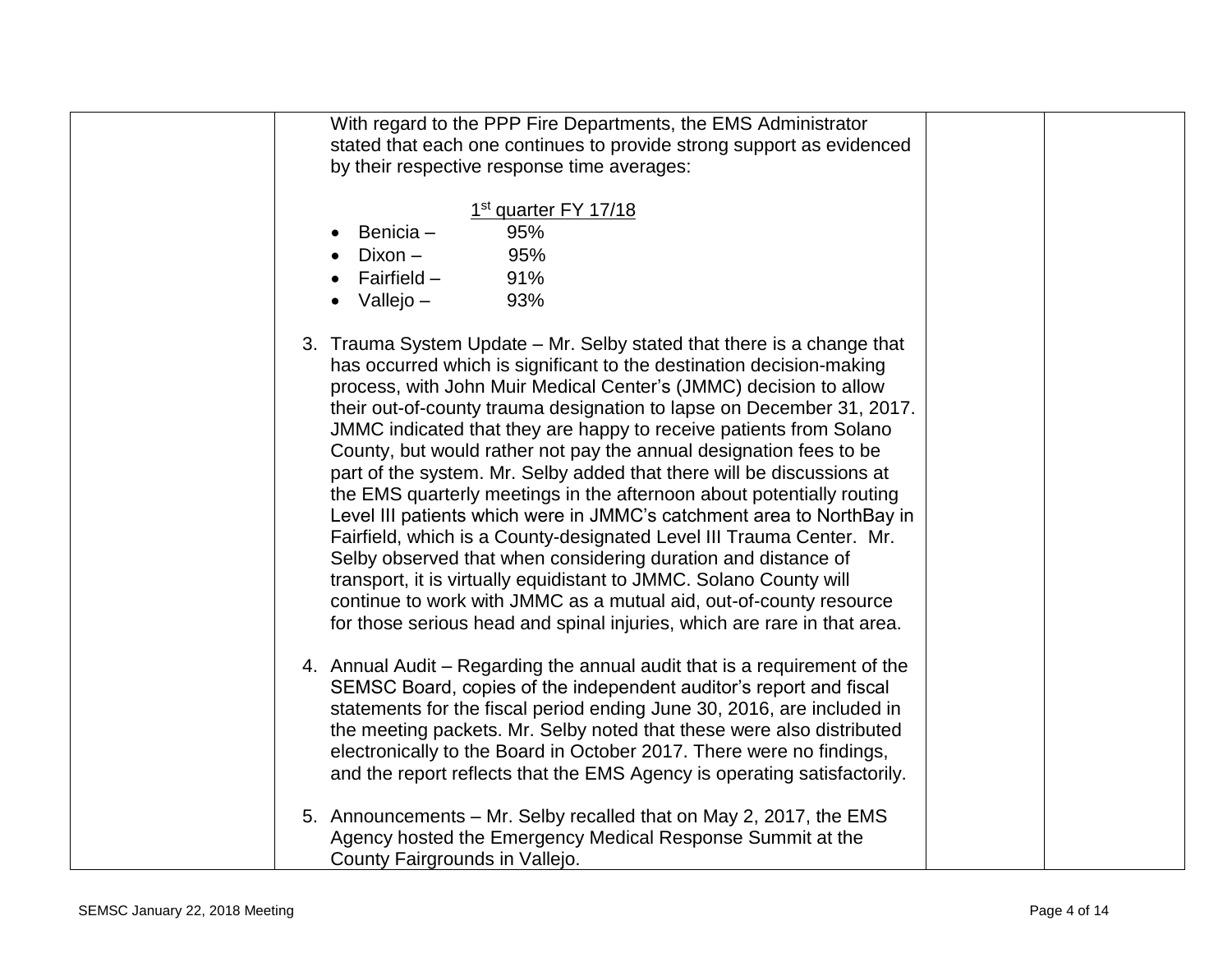|                           | The theme was "Through the Years," focusing on the evolution of EMS<br>through the years. The keynote speaker was a neurosurgeon who<br>conducted a thought-provoking session on whether an organized EMS<br>and trauma system might have saved the life of Bobby Kennedy in<br>1968. The 2018 Summit is still in the planning stages, but the EMS<br>Agency is hoping it will be another great event.                                                                                                                                                                                                                                                                                                                |  |
|---------------------------|-----------------------------------------------------------------------------------------------------------------------------------------------------------------------------------------------------------------------------------------------------------------------------------------------------------------------------------------------------------------------------------------------------------------------------------------------------------------------------------------------------------------------------------------------------------------------------------------------------------------------------------------------------------------------------------------------------------------------|--|
|                           | Mr. Selby concluded the report by announcing that the American<br>College of Emergency Physicians (ACEP) has proclaimed May 20-26,<br>2018 as National EMS Week; As in years past, the EMS Agency will<br>be partnering with Medic Ambulance to host both a public outreach<br>and awareness cardiopulmonary resuscitation (CPR) training, and an<br>EMS professionals' recognition and awards event. It was added that<br>more information will be coming as plans are solidified.                                                                                                                                                                                                                                   |  |
| c. Contractor's<br>Report | c. James Pierson, Vice President of Operations of Medic Ambulance,<br>provided some highlights around what is happening in the company.<br>1. Medic Ambulance shared that 2017 was a great year for their<br>company, noting approximately 20% volume increase in their non-<br>emergency services, mainly on Basic Life Support (BLS) and Critical<br>Care Transport (CCT) transports. It was added that this is important<br>because this allowed them to add about 60 more EMTs and nurses on<br>staff. It was also noted that having these additional resources proved<br>useful in their response to the Northern California wildfires.                                                                          |  |
|                           | 2. Medic purchased seven new ambulances in 2017, along with ten new<br>X Series Heart Monitors, bringing the total to 35 units. Medic also<br>added 14 new Power-LOAD gurney systems, giving them a total of 24<br>total Power-LOAD gurney systems, which makes lifting patents safer<br>for both EMS providers and patients. Mr. Pierson added that they<br>implemented a new electronic PCR (ePCR) system effective January<br>1, 2018, with the goal of migrating to a system that offers more modern<br>technology, allowing field crews to fill out PCRs faster, using mobile<br>access such as iPads to fill out forms and reports online, as well as<br>enable Medic to manage and understand the data better. |  |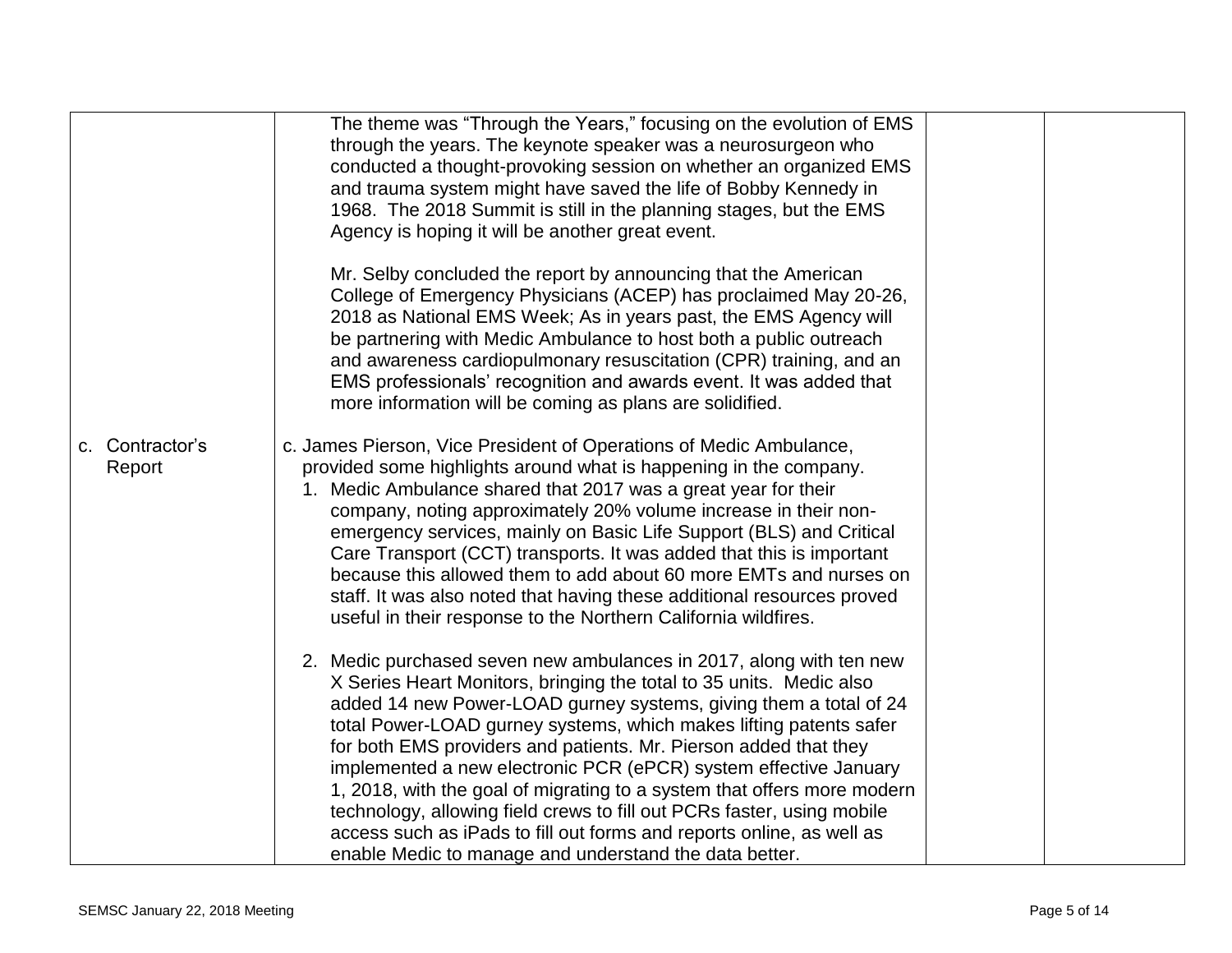| Medic also implemented a new scheduling software called ePro                  |  |
|-------------------------------------------------------------------------------|--|
| Scheduler, as well as new mobile data terminal software in October            |  |
| 2017. It was emphasized that Medic implemented about \$1.4 million            |  |
| total in equipment and technology upgrades into the system in Solano          |  |
| County for 2017.                                                              |  |
|                                                                               |  |
| 3. Medic reported on several accomplishments that their company has           |  |
| achieved. This includes receiving their Accreditation for the Center for      |  |
| Excellence (ACE) in Dispatch at the International Emergency                   |  |
| Dispatch Conference in New Orleans, LA in April 2017. This,                   |  |
| together with their Commission of Accreditation for Ambulance                 |  |
| Services (CAAS) accreditation, makes Medic Ambulance one of only              |  |
| 30 agencies in the world with both ACE and CAAS accreditations.               |  |
|                                                                               |  |
| In September 2017, Medic was recognized by the American                       |  |
| Ambulance Association (AAA) for the second year in a row for an               |  |
| Amby Award, which is an annual honor given to members across the              |  |
| nation. This year, Medic was recognized for their involvement in the          |  |
| Robbin Mackbee Firefighter Youth Academy in Vallejo, which Board              |  |
| Member McArthur is also involved with as the Fire Chief of the City of        |  |
| Vallejo. This fantastic program named after Robbin Mackbee, a City            |  |
| of Vallejo firefighter killed in the line of duty, targets at-risk youth, and |  |
| meets every Saturday for nine months, teaching the students                   |  |
| firefighting and EMS skills. Medic supports this program both                 |  |
| financially and in kind by providing EMT and clinical staff to teach the      |  |
| CPR and first aid training on the EMS side while Vallejo Fire teaches         |  |
| the firefighting aspect. EMS providers face the challenge of getting          |  |
| skilled employees to match their needs. This program helps identify           |  |
| and help at-risk youth, while also allowing EMS providers access to           |  |
| trained potential employees. Medic has hired three graduates of the           |  |
| program to help stock ambulances. The Youth Academy will begin in             |  |
| March 2018, and Medic invited the members of the Board to check               |  |
| out this program. Solutions for At-Risk Youth, Vallejo Fire, Vallejo          |  |
| Unified School District, the City of Vallejo work together to make an         |  |
| impact with this program.                                                     |  |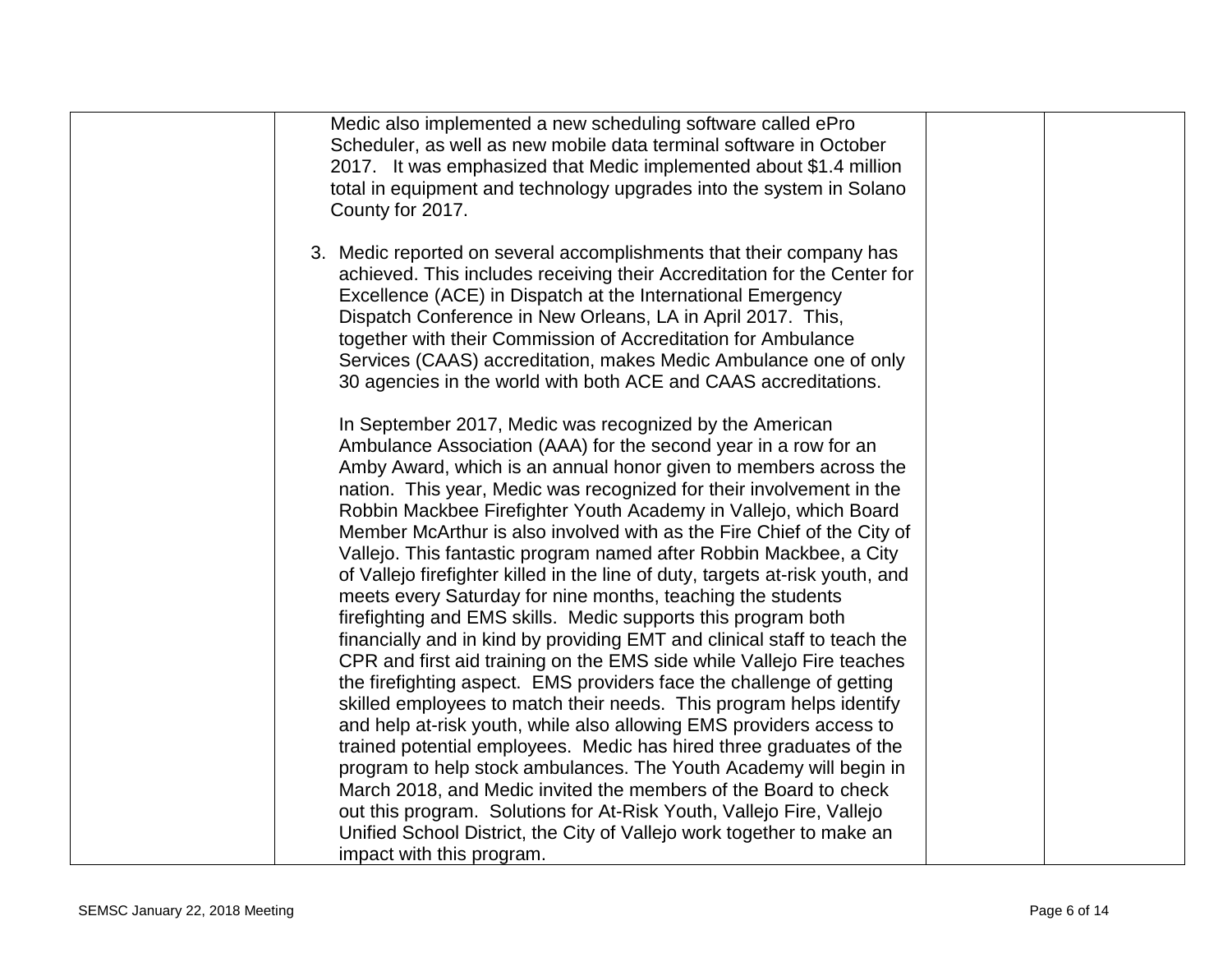| 4. Mr. Pierson provided an update on the Community Paramedicine          |
|--------------------------------------------------------------------------|
| (CP) Pilot Program, which began about two and a half years ago. It       |
| was added that this collaboration with NorthBay has been stellar, and    |
| Medic has been able to present this program across the State, and in     |
| a few nationwide conferences as well. The Solano County pilot            |
| focuses on patients with Congestive Heart Failure (CHF) and Chronic      |
| Obstructive Pulmonary Disease (COPD) patients, who mostly have a         |
| gap in healthcare issue. These patients do not qualify for home          |
| health services upon discharge from the hospital, and yet they are       |
| often re-admitted to the hospital. NorthBay identifies these patients,   |
| and Medic sends their CPs to see them. So far, there have been 246       |
| patients referred to the program, with only 162 enrolled, as enrollment  |
| is not mandatory. Medic added that they have a 6.9% unplanned            |
| readmission rate, compared to a national average of anywhere             |
| between 18% to 24%. This shows that the Medic CPs are making a           |
| considerable impact on the patients enrolled in the program. Medic       |
| observed that most of these patients do not understand their             |
| prescribed medications and/or the hospital discharge process.            |
| Patients enrolled in the program have expressed appreciation for         |
| having the CPs conduct home visits to help ensure that they have a       |
| doctor and that they see their doctor. CPs have also observed that       |
| 53% of their patients have medication errors, and this is a big issue,   |
| considering these patients are those that have been identified as        |
| having issues with access to paid healthcare. Mr. Pierson added that     |
| they have had excellent results from this program, with high patient     |
| and employee satisfaction scores, and hopefully good hospital            |
| satisfaction as well.                                                    |
|                                                                          |
| 5. Medic announced that they moved their Billing Office from             |
| Sacramento to Fairfield, at 1001 Texas Street at the corner of           |
| Madison Street. Mr. Pierson added that they purchased that building      |
| in case they needed more space in the future. The company likewise       |
| purchased another half-acre parcel behind their offices at 506 Couch     |
| Street in Vallejo for expansion, which they are currently using as their |
| logistics area.                                                          |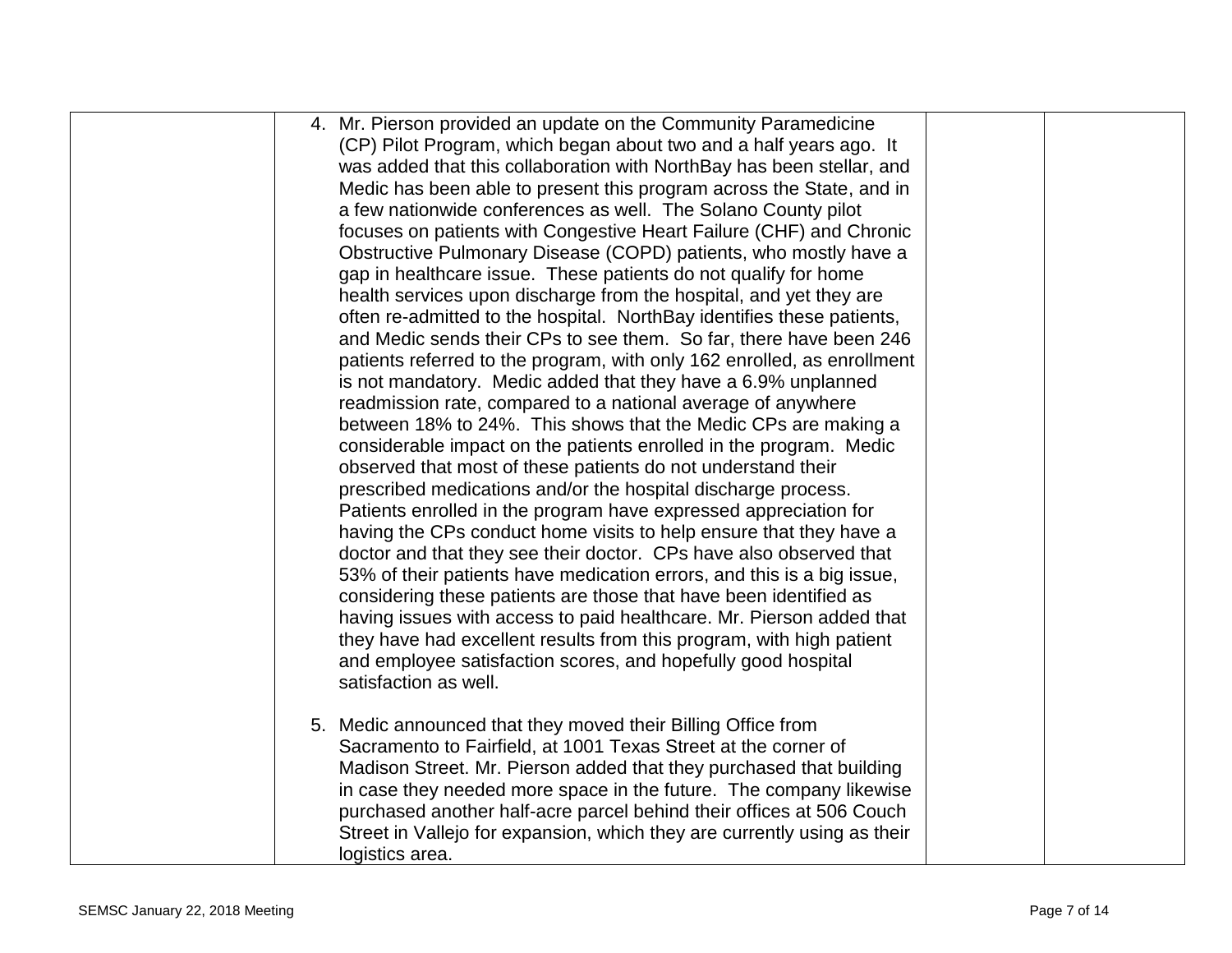| 6. Mr. Pierson expounded on the volume expansion he talked about at    |  |
|------------------------------------------------------------------------|--|
| the beginning of his report, which served them well in their response  |  |
| to the Atlas Fire in October 2017. On Sunday, October 8, 2017,         |  |
| Medic was requested to provide five ambulances, the Disaster           |  |
| Medical Support Unit (DMSU) and a strike team leader to Napa.          |  |
| They were there from 11:00 pm to about noon the following day.         |  |
| They were then requested by the Kaiser Regional office to provide      |  |
| assistance to Santa Rosa. Medic provided seven ambulances and a        |  |
| strike team leader to Santa Rosa, where they ended up working with     |  |
| other resources to evacuate a 60-bed facility that had been without    |  |
| power for about 14 hours. Then on Tuesday, at around 7:00 pm,          |  |
| Medic was requested to provide mutual aid in Yountville to help        |  |
| evacuate the Veteran's Home. They provided 14 ambulances and           |  |
| two strike team leaders to help in these efforts. Their crews were     |  |
| released at around 5:00 am the next day, only to be informed that the  |  |
| fire was moving into Solano County. Medic brought all their out-of-    |  |
| county resources back and kept in contact with Fairfield Fire          |  |
| regarding this incident. They increased their resources to having 20   |  |
| ambulances per day on October 11 and 12, 2017, anticipating the        |  |
| volume increase for transfers from the hospitals in case the fire      |  |
| spread further into incorporated areas of Fairfield, causing the whole |  |
| system to see a major surge. On Thursday, October 12, 2017 Medic       |  |
| was requested to provide three ambulances and a strike team at the     |  |
| Dixon Mayfair, which was used as the evacuation area for the           |  |
| Sonoma Developmental Center. Medic ended up keeping two                |  |
| ambulances 24/7 at the Dixon Mayfair for 12 days. Then on Friday,      |  |
| October 13, 2017, Medic was requested to provide mutual aid in         |  |
| Napa once again. Three ambulances were assigned and not released       |  |
| until Sunday.                                                          |  |
|                                                                        |  |
| In summary, Mr. Pierson stated they provided 22 ambulances and         |  |
| three strike team leaders for immediate response needs for Napa        |  |
| County. Seven ambulances and one strike team leader were used in       |  |
| Santa Rosa.                                                            |  |
|                                                                        |  |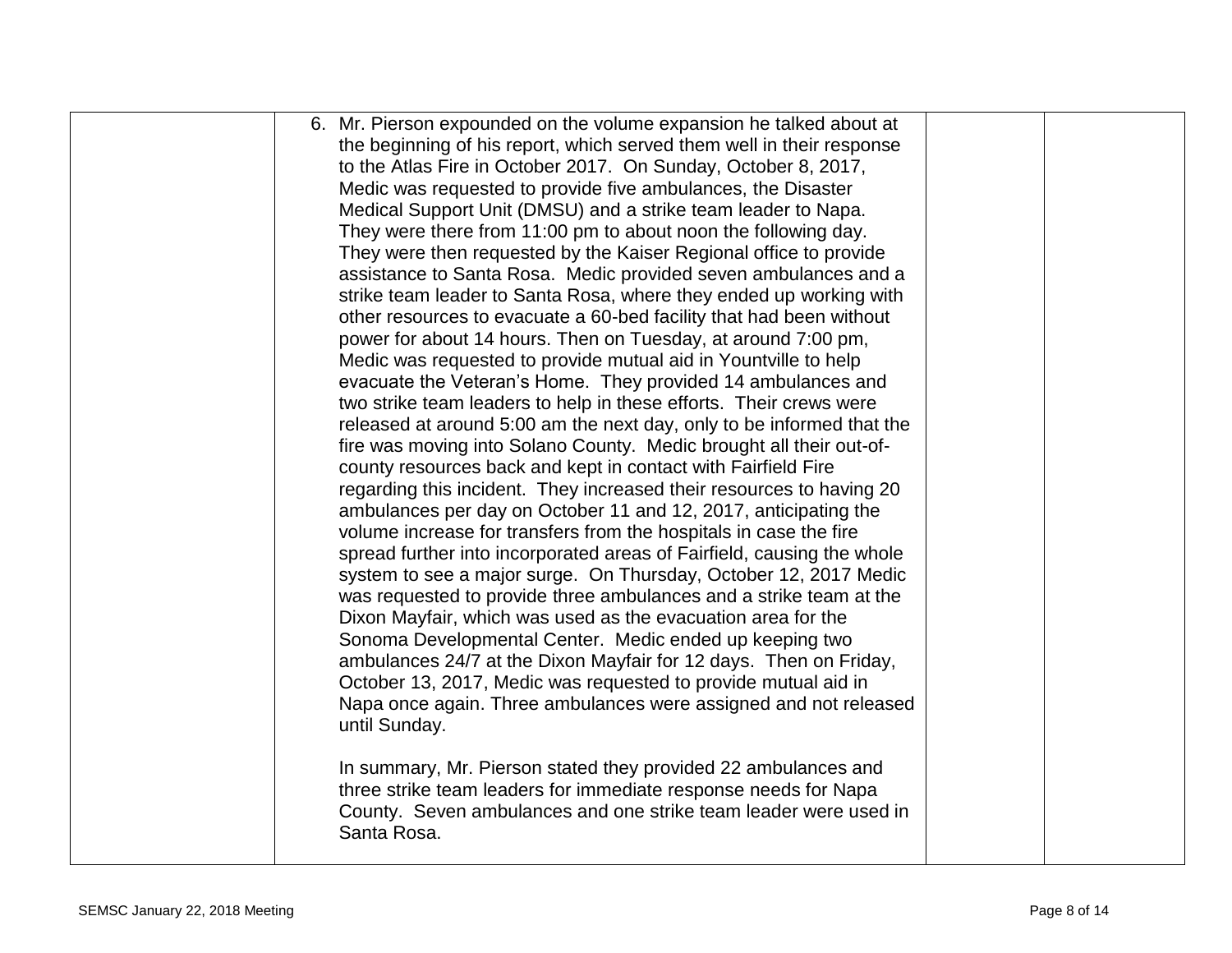| An additional seven ambulances were used to repopulate patients<br>from Vallejo back to the Veterans Center in Yountville. Two<br>ambulances were deployed at the Dixon Mayfair for 11 days; seven<br>ambulances, two strike team leaders, and three wheelchair vans were<br>used to repatriate the Sonoma Development Center patients back to<br>Sonoma. Medic upstaffed 40 additional ambulances for two days, on<br>October 11-12, 2017; Medic noted that no out-of-county ambulance<br>resources were called into Solano County.                                                                                                                                                                                                                                                                                                                                                                                                  |  |
|---------------------------------------------------------------------------------------------------------------------------------------------------------------------------------------------------------------------------------------------------------------------------------------------------------------------------------------------------------------------------------------------------------------------------------------------------------------------------------------------------------------------------------------------------------------------------------------------------------------------------------------------------------------------------------------------------------------------------------------------------------------------------------------------------------------------------------------------------------------------------------------------------------------------------------------|--|
| Board Member White requested additional information as far as the<br>demographics by city on the CP program, as well as any observations<br>on why some patients chose to not enroll in the program. Mr. Pierson<br>explained that eligibility is determined by NorthBay, and that some<br>patients do not welcome the idea of home visits and refuse to enroll in<br>the program. Medic works with the complex case managers at<br>NorthBay, who talk to the patients eligible for the program, and<br>provide them handouts from Medic regarding CP in order to break<br>down those barriers with patients not wanting the CPs conducting<br>home visits, having difficulty trusting strangers being in their homes.<br>For some patients that have had repeated readmissions, sometimes<br>they are able to break down that trust barrier. However, for others it<br>is more difficult to get them to be open to trusting the CPs. |  |
| Medic reiterated that they feel that much of this has do with hospital<br>education prior to discharge. However, short of having CPs at the<br>hospital to talk to patients, the only other option is to work with the<br>complex case managers to break down this barrier.                                                                                                                                                                                                                                                                                                                                                                                                                                                                                                                                                                                                                                                           |  |
| Board Member White further inquired as to the planned future of CP,<br>as far as plans, and next steps for this program. Medic replied that the<br>next step they are working on is legislation. Mr. Pierson added that<br>CP is currently operating as a Health Workforce Pilot Projects<br>(HWPP) Program under the Office of Statewide Health Planning and<br>Development (OSHPD).                                                                                                                                                                                                                                                                                                                                                                                                                                                                                                                                                 |  |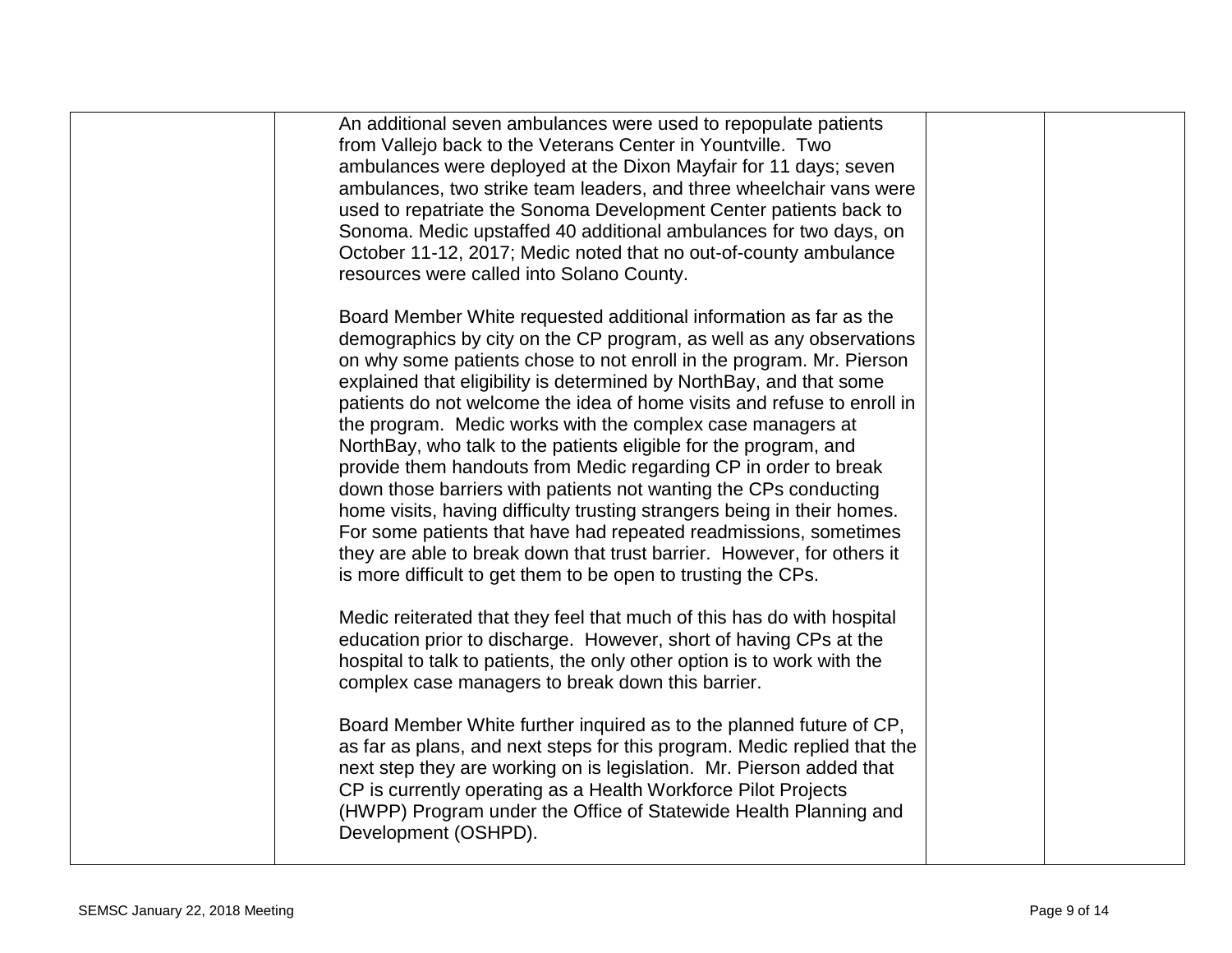| Medic and other pilot sites have been sending their data to the           |  |
|---------------------------------------------------------------------------|--|
| University of California, San Francisco (UCSF), which then submits a      |  |
| report to OSHPD. OSHPD has already indicated that they have the           |  |
| proof of concept they need based on the report, including cost            |  |
| savings, etc. However, the CP pilots are experiencing some                |  |
| legislative opposition from groups such as the California Nurses'         |  |
| Association (CNA) which think they are taking jobs away from their        |  |
| members. However, if they would only look at these programs more          |  |
| closely, they will realize that these are filling gaps for those patients |  |
| who have challenges accessing fee-for-service healthcare.                 |  |
|                                                                           |  |
| Medic is supporting Assembly Bill (AB) 1650 introduced by Assembly        |  |
| Member Maienschein, that is currently tabled. Medic is trying to          |  |
| garner support from other local Assembly Members such as Jim              |  |
| Frasier to try and move this bill forward. Mr. Pierson elaborated that    |  |
| current law limits where paramedics can operate, such as scenes of a      |  |
| 9-1-1 calls, interfacility transfers, or the scene of a special aid or    |  |
| special event. This means that paramedics are currently not allowed       |  |
| to engage in preventive aspects of healthcare, such as coming into        |  |
| someone's home to review a patient's medications unless the patient       |  |
| accesses the 9-1-1 system. Mr. Pierson further observed that one          |  |
| cannot create preventive healing programs through the 9-1-1 system.       |  |
| It was added that the California Ambulance Association and the            |  |
| California Hospital Association are committed to legislative action.      |  |
| The pathway to expansion will be open once legislative change has         |  |
| occurred. Mr. Pierson further stated that CPs can be used for             |  |
| multiple disease processes with high readmission rates, such as           |  |
| trauma-related injuries, sepsis, pneumonia, hip surgery, etc. Board       |  |
| Member Rusch inquired as to the end date for the current pilot,           |  |
| knowing that this has already been extended twice, and whether it still   |  |
| covers the two diagnoses. Mr. Pierson responded that the pilot is set     |  |
| to end on November 30, 2018, and it still covers the two diagnoses        |  |
| (CHF and COPD) currently. It was added that OSHPD may or may              |  |
| not extend the pilot an additional six to nine months, but OSHPD has      |  |
| already reiterated that they have the required proof of concept.          |  |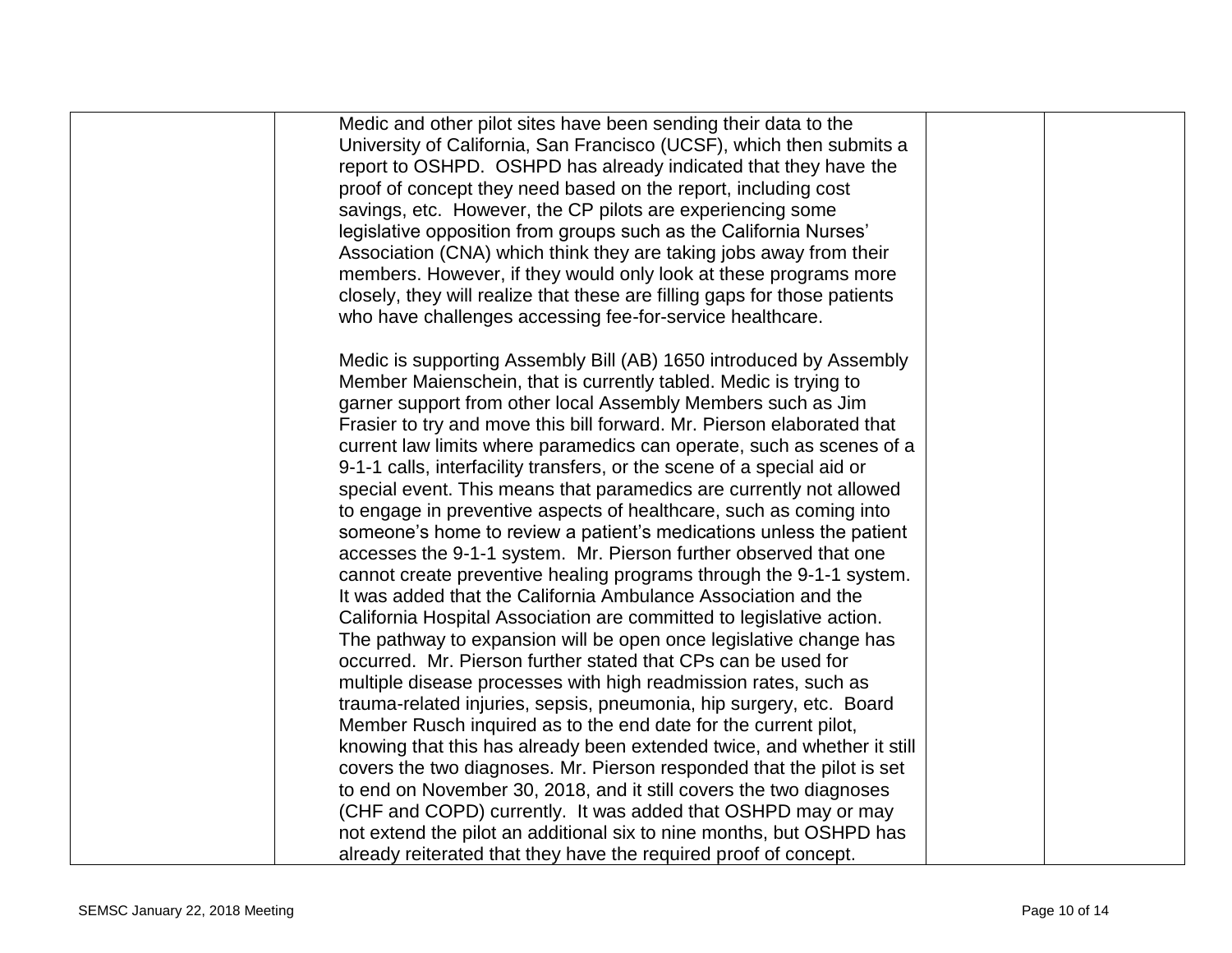|                                                                                                                                                                      | It was unlikely that it will be extended another year, unless there is<br>pending legislative action that is promising. Mr. Pierson reiterated that<br>they are ready for expansion, but they cannot do so without legislative<br>change to expand the scope of practice, and that is where they are<br>focusing on right now.<br>Board Member McArthur congratulated Mr. Pierson and Medic<br>Ambulance on their Amby Award for the Robbin Mackbee Firefighter<br>Youth Program, adding that it has been a great partnership between<br>Medic and Vallejo Fire.<br>Board Chair Corsello inquired whether Medic has CP data they would<br>be willing to share with the SEMSC Board, which Mr. Pierson<br>confirmed. Board Chair Corsello requested Medic to send this data to<br>Mr. Selby and the EMS Agency once available. |  |
|----------------------------------------------------------------------------------------------------------------------------------------------------------------------|-------------------------------------------------------------------------------------------------------------------------------------------------------------------------------------------------------------------------------------------------------------------------------------------------------------------------------------------------------------------------------------------------------------------------------------------------------------------------------------------------------------------------------------------------------------------------------------------------------------------------------------------------------------------------------------------------------------------------------------------------------------------------------------------------------------------------------|--|
| <b>Regular Calendar</b><br>Items:                                                                                                                                    |                                                                                                                                                                                                                                                                                                                                                                                                                                                                                                                                                                                                                                                                                                                                                                                                                               |  |
| a. Selection of Vice<br>Chair for 2018                                                                                                                               | a. Board Chair Corsello stated that the Board drafted Board Member<br>Watson, who is not present today, to be Vice Chair the last few years. It<br>has not yet been determined if Board Member Watson is interested in<br>continuing as Vice Chair. Board Chair Corsello suggested possibly<br>deferring action on this item until it is determined if Board Member Watson<br>will continue as Vice Chair. Board Member McArthur concurred.                                                                                                                                                                                                                                                                                                                                                                                   |  |
| b. Review and<br><b>Consider Approval</b><br>of Annual SEMSC<br>Budget/Revenue<br><b>Allocation Plan for</b><br>FY 2018/2019 and<br>Adoption of<br>Resolution 18-001 | b. Board Chair Corsello requested Mr. Selby to give an explanation on this<br>agenda item. Mr. Selby stated that the bylaws of the Joint Powers<br>Authority (JPA) require the Board to annually adopt a Revenue Allocation<br>Plan for the Agency. Included in the packet is the recommended budget,<br>or Revenue Allocation Plan as the Auditor Controller refers to it. Mr. Selby<br>noted that Personnel costs are the bulk of the Agency's expenses. The<br>pass-through revenue associated with the Public Private Partnership<br>(PPP) between Medic Ambulance and the four city Fire Departments is<br>the largest expenditure, as well as the largest source of revenue.                                                                                                                                            |  |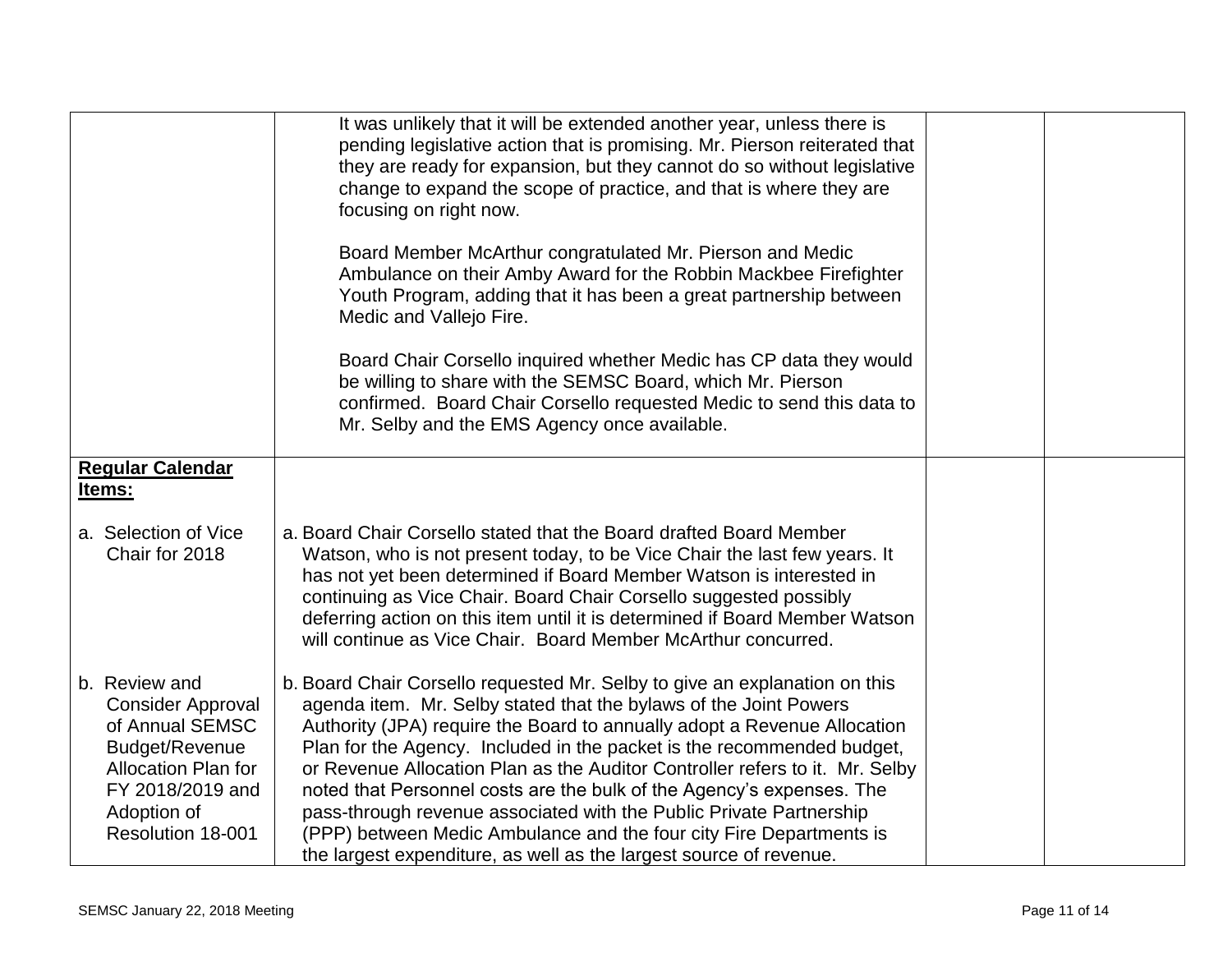|                                                                                                                                                                                                        | It was emphasized that the Revenue Allocation Plan is essentially a zero-<br>based budget, which closely resembles last year's budget.                                                                                                                                                                                                                                                                                                                                                                                                                                                                                                                                                                                                                                                                                                                                                                                                                                                                                                                                                                                                                                                                                                                                                                                                                                                                                                                                               |  |
|--------------------------------------------------------------------------------------------------------------------------------------------------------------------------------------------------------|--------------------------------------------------------------------------------------------------------------------------------------------------------------------------------------------------------------------------------------------------------------------------------------------------------------------------------------------------------------------------------------------------------------------------------------------------------------------------------------------------------------------------------------------------------------------------------------------------------------------------------------------------------------------------------------------------------------------------------------------------------------------------------------------------------------------------------------------------------------------------------------------------------------------------------------------------------------------------------------------------------------------------------------------------------------------------------------------------------------------------------------------------------------------------------------------------------------------------------------------------------------------------------------------------------------------------------------------------------------------------------------------------------------------------------------------------------------------------------------|--|
|                                                                                                                                                                                                        | Board Member White requested information on the difference between the<br>previous fiscal year and this fiscal year's budget, if any. Mr. Selby stated<br>that the two budgets are very similar. However, projected expenditure for<br>Salaries and Benefits increased slightly this year, as the Agency filled a<br>vacancy with the hiring of Colleen Hogan. Services and Supplies remain<br>virtually unchanged, and the PPP pass-through amount remains exactly<br>the same.                                                                                                                                                                                                                                                                                                                                                                                                                                                                                                                                                                                                                                                                                                                                                                                                                                                                                                                                                                                                     |  |
|                                                                                                                                                                                                        | Board Member White moved to approve the Budget & Revenue<br>Allocation Plan for FY 18/19 and the adoption of Resolution 18-001.<br>Board Member McArthur seconded. AYES: 4; NAYS: 0; ABSENT: 3;<br><b>ABSTAIN: 0</b>                                                                                                                                                                                                                                                                                                                                                                                                                                                                                                                                                                                                                                                                                                                                                                                                                                                                                                                                                                                                                                                                                                                                                                                                                                                                 |  |
| c. Review and<br><b>Consider Approval</b><br>of Revision for<br>Clarification<br>Purposes to<br>Resolution 12-001<br>- Critical Care<br>Transport<br>(CCT)/Specialty<br><b>Care Transport</b><br>(SCT) | c. The Medical Director presented this item as it is medical in nature. Dr.<br>Mumma stated that this Resolution was initially passed in 2012, and<br>became effective in 2013. Since then there has been some confusion and<br>discussion with hospital partners about which patient should receive CCT<br>and which patient should be able to go Advance Life Support – Registered<br>Nurse (ALS-RN). The goal of revising the Resolution is to bring it in line<br>with both current practice and the County's current Interfacility Transfer<br>(IFT) Form. It was pointed out that there are some things that were<br>mandated by the existing Resolution to be sent by CCT that did not need<br>to be sent by CCT, and are not typically sent CCT. In the process of<br>updating the IFT Form to reflect current accepted practice, it was<br>discovered that it conflicted with the Resolution that was passed in 2012.<br>For example, as the Resolution is currently written, any patient receiving<br>intravenous (IV) antibiotic infusion or blood products needs to go by CCT.<br>It was clarified that if these patients are critically ill or injured, they need<br>CCT. However, there are patients who are admitted to a non-monitored<br>floor bed who are receiving IV antibiotics and blood products, but are not<br>receiving critical care at the transferring or receiving facility; thus, they will<br>likely not need critical care during transport either. |  |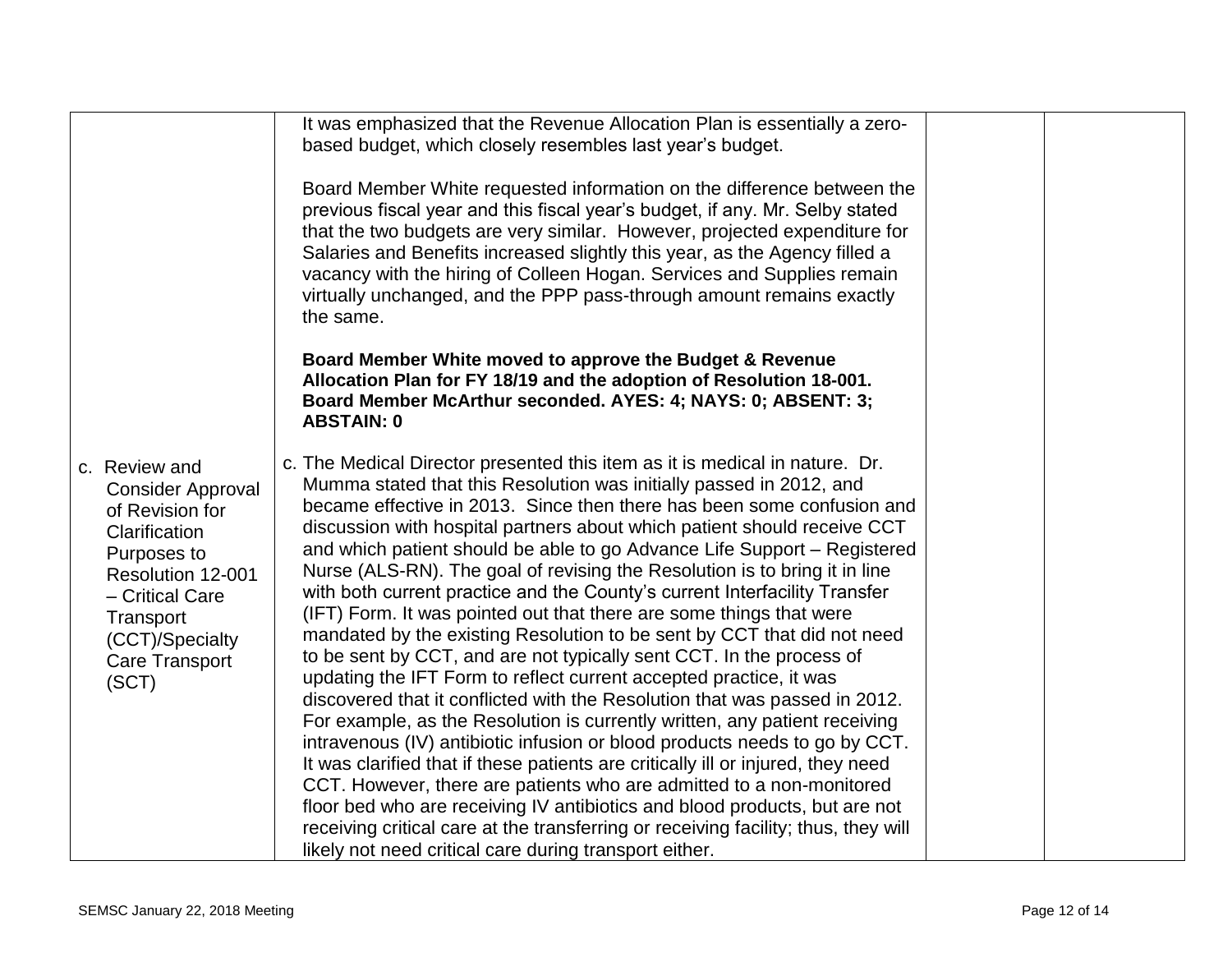|                                          | It was emphasized that the proposed changes to this Resolution is limited<br>to section 2.B. on page 14, and the goal is to bring the Resolution into<br>alignment with current practice. In addition, section 2.A of the Resolution<br>gives the final determination regarding the need for CCT to the<br>transferring physician. Therefore, there is always room for clinical<br>judgement to ensure that the needs of the patients are met. The proposed<br>revision helps ensure that patients are being transported in a way that<br>optimizes patient care and optimizes resource utilization to make sure that<br>patients get the most appropriate care in the fastest manner possible.<br>Board Chair Corsello requested the Medical Director discuss briefly the<br>process that was used to make sure that this proposed change was vetted<br>before being brought before the SEMSC Board. Dr. Mumma explained |  |
|------------------------------------------|---------------------------------------------------------------------------------------------------------------------------------------------------------------------------------------------------------------------------------------------------------------------------------------------------------------------------------------------------------------------------------------------------------------------------------------------------------------------------------------------------------------------------------------------------------------------------------------------------------------------------------------------------------------------------------------------------------------------------------------------------------------------------------------------------------------------------------------------------------------------------------------------------------------------------|--|
|                                          | that when the changes were drafted, the document was sent out for a<br>comment period. The EMS Agency received some initial comments and<br>extended the comment period to ensure that anyone who needed<br>additional time to respond to the revisions would have that time. Dr.<br>Mumma added that the Agency received very few pertinent comments,<br>and those that were received are already reflected in the draft presented<br>to the Board.<br>Board Member McArthur moved to approve the revision and<br>clarification to Resolution 12-001. Board Member White seconded.<br>AYES: 4; NAYS: 0; ABSENT: 3; ABSTAIN: 0                                                                                                                                                                                                                                                                                            |  |
| <b>Board Comments:</b><br>a. Chairperson | a. Board Chair Corsello welcomed the two new Members to the Board, and<br>expressed appreciation that both volunteered to represent their respective<br>organizations. The new Board Members were encouraged to reach out to<br>the EMS Administrator, County Counsel, and/or the EMS Agency staff<br>should they have questions or need information.                                                                                                                                                                                                                                                                                                                                                                                                                                                                                                                                                                     |  |